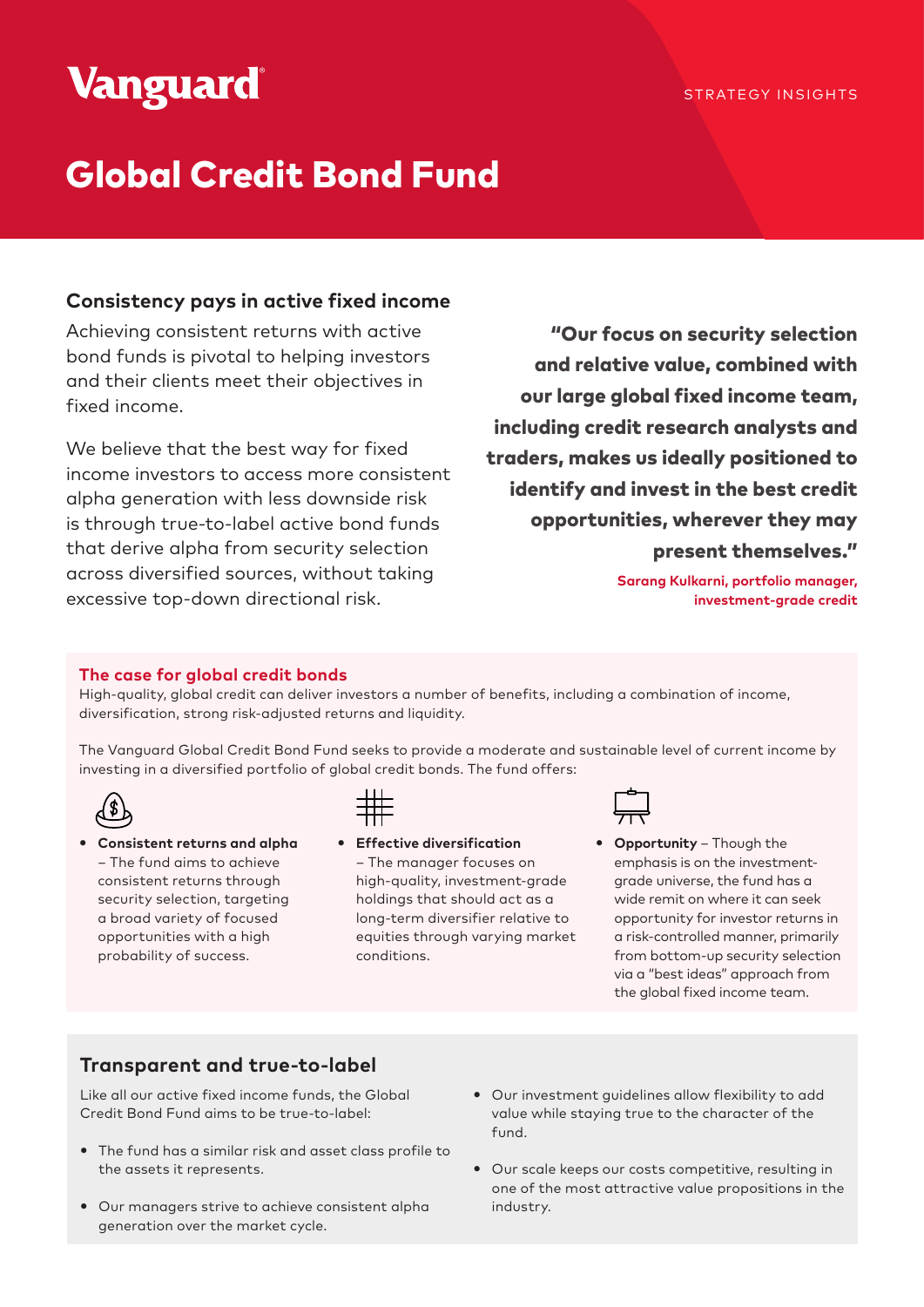## **Investment policies**

- **1.** The fund employs an active management strategy, and while the fund will invest in components of the Bloomberg Barclays Global Aggregate Credit Index, its investment manager will follow distinct approaches in managing the fund's assets.
- 2. The investment manager may in its discretion restrict the extent to which the fund's holdings deviate from the index constituents on a security selection and fixed income sector basis. The fund may take active fixed income sector views with the focus on bond-specific selection.
- **3.** The extent to which the fund can outperform the index may be restricted by constraints applied by the investment manager which limit the potential volatility of the difference between the return of the fund and the return of the index. Such constraints may change or be removed from time to time at the investment manager's discretion and depending on market environments.

## **Team-based investment approach**

Our investment process revolves around the portfolio management team, headed by the lead portfolio manager. This team differs from fund to fund but will always incorporate specialist portfolio managers and integrated risk managers along with the lead portfolio manager. This is to ensure that while there is a single point of accountability (the lead portfolio manager), there is also the right balance of collaboration and specialisation, accountability and autonomy.

The portfolio management teams collaborate extensively with the vast array of resources available at Vanguard—including economists, strategists, quantitative researchers and credit analysts—as well as portfolio managers from other fixed income sectors (such as the Global Rates and Credit teams). This is where top-down and bottom-up input from specialist teams and Vanguard's resources come together in discussions around market opportunities, with the emphasis on cross-sector and security relative value. The lead portfolio managers are involved and benefit from these discussions, allowing them to assess the relative attractiveness of the specialist sectors and allocate risk accordingly. The portfolio construction process places less reliance on directional market timing and more on alpha generation from security selection and relative value.

Our approach leverages the capabilities of multiple teams and is designed to maximise the collective and specialised expertise of our portfolio managers, traders, credit analysts and quantitative strategists. Investors can benefit from this approach as they are supported by diverse sets of teams that each add their own particular value. This prevents our portfolios from being too dependent on a single person for portfolio decisions.

y heads of credit and rates ,<br>baseline views on rates redit sectors with focus on -sector relative value rate broad sector-level recommendations

In our investment teams, there are no "star managers" or individuals who make all the key investment decisions. As a result, our approach produces a wide range of insights within our decision-making process and there is no single person whose potential departure could leave investors vulnerable.

All members of the investment team report into a global head who is part of the Senior Investment Committee. Portfolio management, research and risk management have separate reporting lines. The Senior Investment Committee provides oversight of the investment team and ensures that appropriate governance, systems and structures for the management of the team and the funds are in place.

> Provides oversight of investment teams and global investment process

# **Global rates and credit strategies**

Lead portfolio managers regularly meet with members of the global rates and credit teams to get an understanding of opportunities and risks in different sectors of the fixed income market. These discussions form the basis of allocating risk across the funds.

The Global Rates and FX team includes specialist teams covering US Treasuries, European and UK government bonds, inflation-linked bonds, agency bonds and agency mortgage-backed securities and foreign exchange. This team helps the lead portfolio managers develop an outlook for various rates markets and allocate the risk budgets across them, including duration and yield-curve positioning. This team determines its outlook using three primary factors – the market, the economy and policy.

The Credit team includes the leaders of specialist teams covering US investment-grade corporates, European investment-grade corporates, high-yield corporates, emerging markets and structured products. This team helps the lead portfolio managers develop an outlook for global credit markets and allocate the risk budgets across the different specialist credit sectors. The team collaborates with members of the rates team to incorporate top-down drivers into their analysis.

#### A collaborative investment process

#### **CREDIT AND RATES STRATEGY Portfolio managers, sector leads**

#### **SECTOR VIEWS Portfolio managers, analysts, traders**

- Assess fundamentals, technicals, valuations, and risks for each sector
- Make sector allocation recommendations
- Explore individual sectors' impact on broader environment

|                       | <b>MACROECONOMIC ANALYSIS</b><br>Senior Investment Committee,<br><b>Investment Strategy Group</b>                                                                                                                                                                                          | <b>CREDIT AND RATES STRATED</b><br>Portfolio managers, sector leo                                                                                                               |                                                                                                                  |
|-----------------------|--------------------------------------------------------------------------------------------------------------------------------------------------------------------------------------------------------------------------------------------------------------------------------------------|---------------------------------------------------------------------------------------------------------------------------------------------------------------------------------|------------------------------------------------------------------------------------------------------------------|
| Input and<br>analysis | Source inputs from economics and<br>$\bullet$<br>investment teams<br>Produce longer-term views on the<br>$\bullet$<br>economy, policy and the returns of<br>primary risk factors<br>Views inform investment teams<br>$\bullet$<br>and act as foundations for risk-<br>management scenarios | Led by heads of credit and ra<br>Form baseline views on rates<br>and credit sectors with focus<br>cross-sector relative value<br>Generate broad sector-level<br>recommendations |                                                                                                                  |
|                       | <b>PORTFOLIO MANAGEMENT</b><br>Portfolio management team                                                                                                                                                                                                                                   |                                                                                                                                                                                 |                                                                                                                  |
| <b>Decision</b>       | Led by lead portfolio managers, supported by integrated<br>$\bullet$<br>risk managers and senior research analysts<br>Determines asset allocation and portfolio strategy<br>$\bullet$<br>including risk-factor targets and ranges                                                          | Lead port<br>$\bullet$<br>implemen<br>portfolio p<br>Allocates                                                                                                                  |                                                                                                                  |
|                       | <b>SUBSECTOR AND ISSUER SELECTION</b><br>Portfolio managers, analysts, traders                                                                                                                                                                                                             |                                                                                                                                                                                 | <b>Sector teams</b>                                                                                              |
| <b>Execution</b>      | Manage sector allocations across portfolios focusing<br>on security selection, relative value and tactical<br>opportunities                                                                                                                                                                |                                                                                                                                                                                 | US investment-<br>European,<br>Structure<br>Emerging<br>High-yield<br>Mortgage<br><b>US Treasu</b><br>Global rat |
|                       | <b>GOVERNANCE AND RISK OVERSIGHT</b><br><b>Senior Investment Committee</b>                                                                                                                                                                                                                 |                                                                                                                                                                                 | <b>Risk Manager</b>                                                                                              |
| Oversight             | Committee sets macroeconomic outlook and oversees<br>fund investment policies and guardrails                                                                                                                                                                                               |                                                                                                                                                                                 | Risk mana<br>provide in:                                                                                         |

|        |           | Sector teams                                                                                          |
|--------|-----------|-------------------------------------------------------------------------------------------------------|
|        | $\bullet$ | portfolio performance<br>Allocates assets and risk to sector teams                                    |
| grated |           | Lead portfolio managers have full discretion to<br>implement views and are ultimately responsible for |
|        |           |                                                                                                       |

#### US investment-grade corporate • European/Asia-Pacific corporate Structured products • Emerging markets and sovereign debt • High-yield corporate • Mortgage-backed securities • US Treasury and TIPS • Global rates

#### **Senior Investment Committee Risk Management Group**

• Risk managers aligned to each fund analyse and provide insights on portfolio positioning and stress scenario performance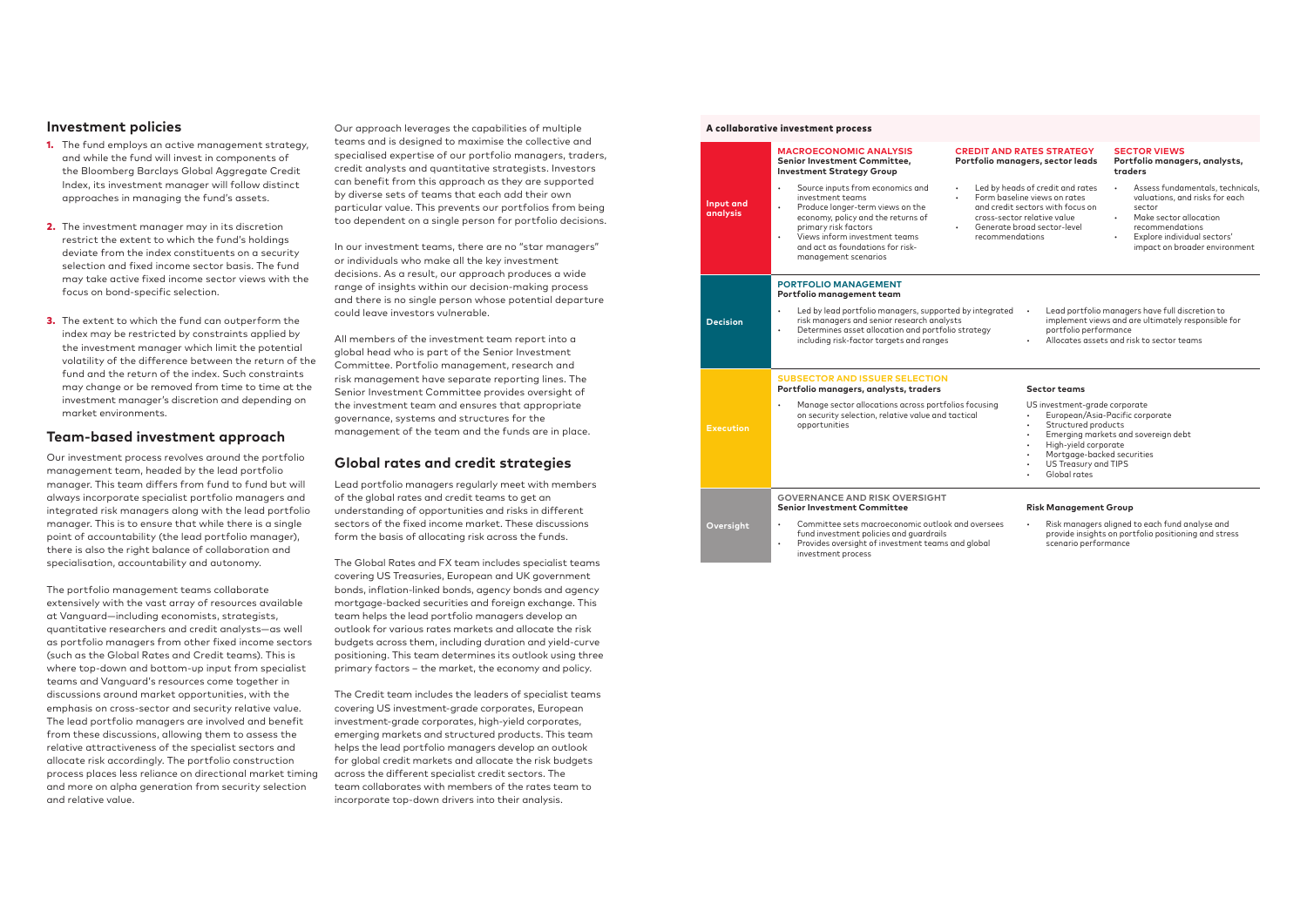# **Close collaboration between credit researchers and traders**

The trader's key role is clear and well defined, focusing on adding value or portfolio alpha through consistent and rigorous security selection. Trading uses Vanguard's extensive investment research capabilities and combined with strong relationships with issuers, enables global teams to identify strong and improving or deteriorating companies to take active views. The ability to avoid companies or sectors who face challenging times ahead is just as important, if not more important than identifying the winners.

Traders at Vanguard have their individual expertise and are all experienced and well versed in all aspects of portfolio construction and investment risk. The research-driven security selection process leverages specialised regional skills and expertise across the US, Europe and Asia-Pacific.

# QUALIFICATIONS

Specialised sector analysts apply depth and wealth of experience. Each analyst covers 45–60 issuers.

**16** average years' experience

**19** CFAs

**22** Graduate degrees

**Comprehensive market coverage**



90%+ US and Americas Region\*

#### Credit research supported by deep specialisation



Colleen Cunniffe, CFA Head of Credit Research

MEMBERS

**37** TEAM

Source: Vanguard. Data as at 30 December 2020

- Direct analysis of company balance sheets
- Company financial statements and other periodic reports.
- Company or country visits and calls with senior policy makers and politicians, as well as other commentators or experts.
- Integrating ESG risk with the support of external data systems.
- External sources such as fixed income and equity analysts.

• Data from major rating agencies such as Moody's, Standard & Poor's and Fitch, central bank or finance ministry websites and other data releases.

| <b>Company financials</b>                                                                                                                                                             | <b>Business risk</b>                                                                                      | <b>Company risk</b>                                                                                                                                                                                                                                                                                                                                                                                     | <b>Industry risk</b>                                                                                                                                                   | <b>ESG risk</b>                                                                                                                                                                                                                                                                                                                                                                                                                        |
|---------------------------------------------------------------------------------------------------------------------------------------------------------------------------------------|-----------------------------------------------------------------------------------------------------------|---------------------------------------------------------------------------------------------------------------------------------------------------------------------------------------------------------------------------------------------------------------------------------------------------------------------------------------------------------------------------------------------------------|------------------------------------------------------------------------------------------------------------------------------------------------------------------------|----------------------------------------------------------------------------------------------------------------------------------------------------------------------------------------------------------------------------------------------------------------------------------------------------------------------------------------------------------------------------------------------------------------------------------------|
| Research analysts                                                                                                                                                                     | Research analysts                                                                                         | Research analysts                                                                                                                                                                                                                                                                                                                                                                                       | Research analysts                                                                                                                                                      | Research analysts                                                                                                                                                                                                                                                                                                                                                                                                                      |
| Solvency<br>$\bullet$<br>Leverage<br>٠<br>Liquidity<br>٠<br>Asset quality<br>٠<br>Profitability                                                                                       | Experience &<br>$\bullet$<br>tenure of<br>management<br>Corporate<br>٠<br>governance<br>Corporate culture | Rates view<br>$\bullet$<br>Fiscal policies*<br>$\bullet$<br>Monetary policies<br>$\bullet$<br>GDP and balance<br>$\bullet$<br>of payments*<br>Political stability*<br>$\bullet$<br>Central banks*<br>$\bullet$<br>Legal and regulatory<br>$\bullet$<br>considerations<br>Employee protection<br>$\bullet$<br>regimes<br>Bankruptcy law<br>$\bullet$<br>Energy and<br>$\bullet$<br>commodities research* | Barriers to entry<br>$\bullet$<br>Cyclicality<br>$\bullet$<br>Industry stability<br>$\bullet$<br>Competition<br>$\bullet$<br>Legal and<br>regulatory<br>considerations | Does pricing reflect risk?<br>$\bullet$<br>Any material implications<br>$\bullet$<br>Use of Sustainalytics and<br>$\bullet$<br>Fitch to assess risk<br>If an ESG risk arises that<br>$\bullet$<br>impacts event risk and/or<br>credit trend this can impact<br>the overall rating score<br>Assign low, medium and<br>$\bullet$<br>high risk based on issuer's<br>susceptibility to ESG risks<br>and the associated financial<br>impact |
| Internal assigned rating,<br>recommendation and rationale<br>Research analysts                                                                                                        | Trader                                                                                                    | <b>Pricing, valuation &amp; relative value</b>                                                                                                                                                                                                                                                                                                                                                          |                                                                                                                                                                        | <b>Issue specific</b><br>Trader                                                                                                                                                                                                                                                                                                                                                                                                        |
| Current price vs fair value<br>٠<br>Curve/relative value analysis<br>٠<br>Outperform - buy/add<br>٠<br>Market-perform - hold/maintain<br>$\bullet$<br>Underperform - sell/reduce<br>٠ | $\bullet$<br>$\bullet$<br>$\bullet$<br>$\bullet$<br>$\bullet$<br>$\bullet$                                | Market demand<br>Benchmark vs non benchmark issue<br>Supply/demand analysis<br>Market technical analysis (flows)<br>Beta adjustment analysis<br>Current price vs fair value price<br>Price discovery                                                                                                                                                                                                    | $\bullet$<br>٠<br>٠<br>٠                                                                                                                                               | Size of issue<br>Currency of issue<br>Maturity of issue<br>Coupon of issue<br>Curve/relative value analysis                                                                                                                                                                                                                                                                                                                            |

## **Credit research**

Fundamental credit research lies at the heart of the fund. Our approach begins with a deep analysis of the fundamentals to formulate judgments about a particular company's creditworthiness. The credit process is dynamic and the Vanguard Fixed Income Group continually monitors issuers and regularly updates our proprietary research database with information based on a number of sources, including:

The internal credit screening process includes both quantitative and qualitative evaluation. Our quantitative evaluation assesses the company's current capitalisation, profitability and liquidity. It also reflects an appraisal of the company's business mix, its relative standing among peer companies and trend in financial performance. The qualitative aspect to our credit analysis adds value by giving our Fixed Income Group a first-hand look at the issuer and its management team. We assess the quality of a company's management team, its strategies as they relate to the company's core competencies and its ability to execute its plans and strategies.

Credit analysts produce ratings that anticipate any upcoming changes to be made by the public rating agencies. Once credit risk factors are determined, our Fixed Income Group incorporates our analysts' assessments of credit trends, event risk and performance outlook to select the individual issuers that will address these risk exposures.

\* Emerging Market Debt Focus Areas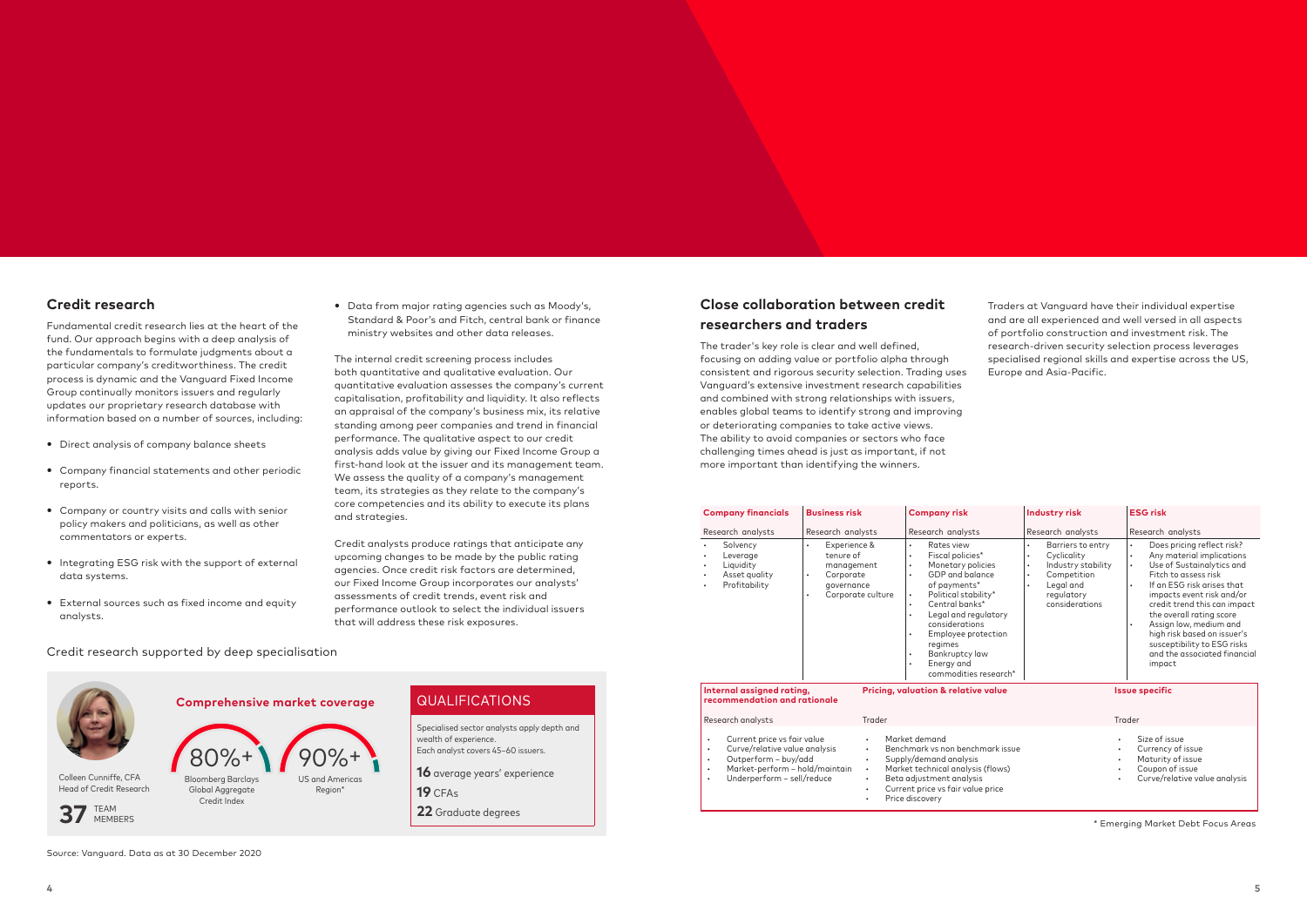# **Why Vanguard?**

Vanguard firmly believes in active management. As one of the largest providers of active fixed income funds in the world, we have the scale, experience and expertise to deliver value to investors by focusing on time-tested performance.



Our investment process is based on our deep specialisation and collaborative culture. Our 180-strong Fixed Income Group combines global access to opportunities with local expertise, allowing us to provide consistent alpha generation over the market cycle.



# **The Vanguard Fixed Income Group**

The Vanguard Fixed Income Group has over 35 years of experience managing active fixed income portfolios, having launched our first active bond fund in 1982. Our philosophy emphasises rigorous, consistent and analysis-driven portfolio construction to achieve highly Since inception, the Fixed Income Group has sought controlled and consistent investment results. and market volatility as well as yield-curve reshaping. Additionally, the Fixed Income Group closely monitors global economic activity and monetary policy. to refine its techniques for delivering consistent

The Fixed Income Group has formalised a framework within which we analyse market relationships and individual credits, and continuously seek to enhance our quantitative analysis capabilities. One of the group's focus areas is forecasting individual issuer credit trends. Depending on market conditions, the team also concentrates on changes in credit spread

performance, tightening risk control and maintaining transparency. We are continually strengthening our risk management process to ensure we capture the critical drivers of performance.

**Learn more about active fixed income management at Vanguard**

## **We're structured for success**

**A focus on talent, culture and process:** Our 50+ analysts conduct rigorous sector analysis and our unique combined portfolio manager-trader model allows us to access opportunities where others can't.

**A fixed income pioneer:** we manage over \$1.7tn in active fixed income assets globally and have over 35 years' experience managing active strategies. Our scale and unique client-owned structure in the US allow us to offer lower fees so that clients keep more of their return.

**True-to-label funds:** We thoughtfully define the opportunity set for key risk and return drivers for each fund so you know what to expect.

## **We manage for outperformance**

**Diversified alpha:** Our deeply specialised yet collaborative approach reduces sector bias and improves relative-value decisions with an emphasis on bottom-up security selection and relative value.

**Intelligent risk:** Our low costs mean we aren't pressured into taking excessive top-down directional risk and instead can focus on high-conviction ideas.

**ESG integration:** We assign each credit an ESG risk rating based on our assessment of the probability of an ESG event and the potential magnitude of its impact on the issuer's credit profile. We also integrate ESG into our sector-level analysis.

## **Fund facts**

| <b>Investment manager</b><br><b>Management Team</b><br><b>Benchmark</b> | Vanguard Global Advisers, LLC<br>Vanguard Fixed Income Group<br>Bloomberg Barclays Global Aggregate Credit Index Hedged                                                                                                         |                                                                                                        |  |
|-------------------------------------------------------------------------|---------------------------------------------------------------------------------------------------------------------------------------------------------------------------------------------------------------------------------|--------------------------------------------------------------------------------------------------------|--|
| Investment objective                                                    | The fund seeks to provide a moderate and sustainable level of current income<br>by investing in a diversified portfolio of global credit bonds.                                                                                 |                                                                                                        |  |
| <b>Structure</b>                                                        | UCITS domiciled in Ireland                                                                                                                                                                                                      |                                                                                                        |  |
| Share class <sup>1</sup> and inception date                             | Investor Hedged Accumulation (USD/GBP)<br>Institutional Hedged Accumulation (USD/EUR)<br>Institutional Hedged Accumulation (AUD)<br>Investor Hedged Income (GBP)                                                                | 14 September 2017<br>14 September 2017<br>18 September 2019<br>11 December 2019                        |  |
| Minimum initial investment                                              | Investor Hedged Accumulation (USD/GBP)<br>Institutional Hedged Accumulation (USD/EUR/AUD)                                                                                                                                       | 100,000 (in currency of<br>relevant share class)<br>5,000,000 (in currency<br>of relevant share class) |  |
| Ongoing charges figure (OCF) <sup>2</sup>                               | Investor Hedged Accumulation (USD/GBP)<br>Institutional Hedged Accumulation (USD/EUR/AUD)<br>Investor Hedged Income (GBP)                                                                                                       | 0.35%<br>0.30%<br>0.35%                                                                                |  |
| <b>Sectors</b>                                                          | Corporate investment-grade and high-yield, emerging markets debt (US<br>dollar denominated and local currency), securitised commercial mortgage-<br>backed securities, asset-backed securities, sovereign/agency, money market. |                                                                                                        |  |
| Maximum high-yield allocation<br><b>Currency hedging Maximum</b>        | 10%<br>10% non-US dollar allocation                                                                                                                                                                                             |                                                                                                        |  |

# **Risk-management principles**

Three principles guide Vanguard's risk-management activities:



### 1. **Commitment**. Considerable resources are committed to risk management, which we view as fundamental to Vanguard's investment process. RMG consisting of risk managers, quantitative researchers, financial analysts and data experts works closely with the portfolio managers and analysts in Vanguard's Fixed Income Group. RMG reports directly to Vanguard's chief risk officer (CRO).

2. **Humility**. No one has perfect foresight and even the safest investments can go wrong. Vanguard builds margins of safety into risk assessments, so that losses will be contained if assumptions fail. Any

miscalculation is used as an opportunity to learn and

recalibrate models.

3. **Execution**. Vanguard defines parameters for risk, tests assumptions and continually monitors the outcome within the portfolio. The parameters include very tight ranges around the identified risk factors, such as weight deviations (versus the index), sector, industry and countries. Execution takes place at both the qualitative and quantitative levels. The qualitative approach frames the goals and expectations for a portfolio at a high level. The quantitative approach imposes discipline, translating general expectations into concrete metrics.

 $\overline{\times}$ 

1 Additional dormant share classes are available on request. Source: Vanguard as at 28 February 2021

 $^2$  The OCF administration, audit, depository, legal, registration and regulatory expenses incurred in respect of the funds

Source: Vanguard as at 30 June 2021